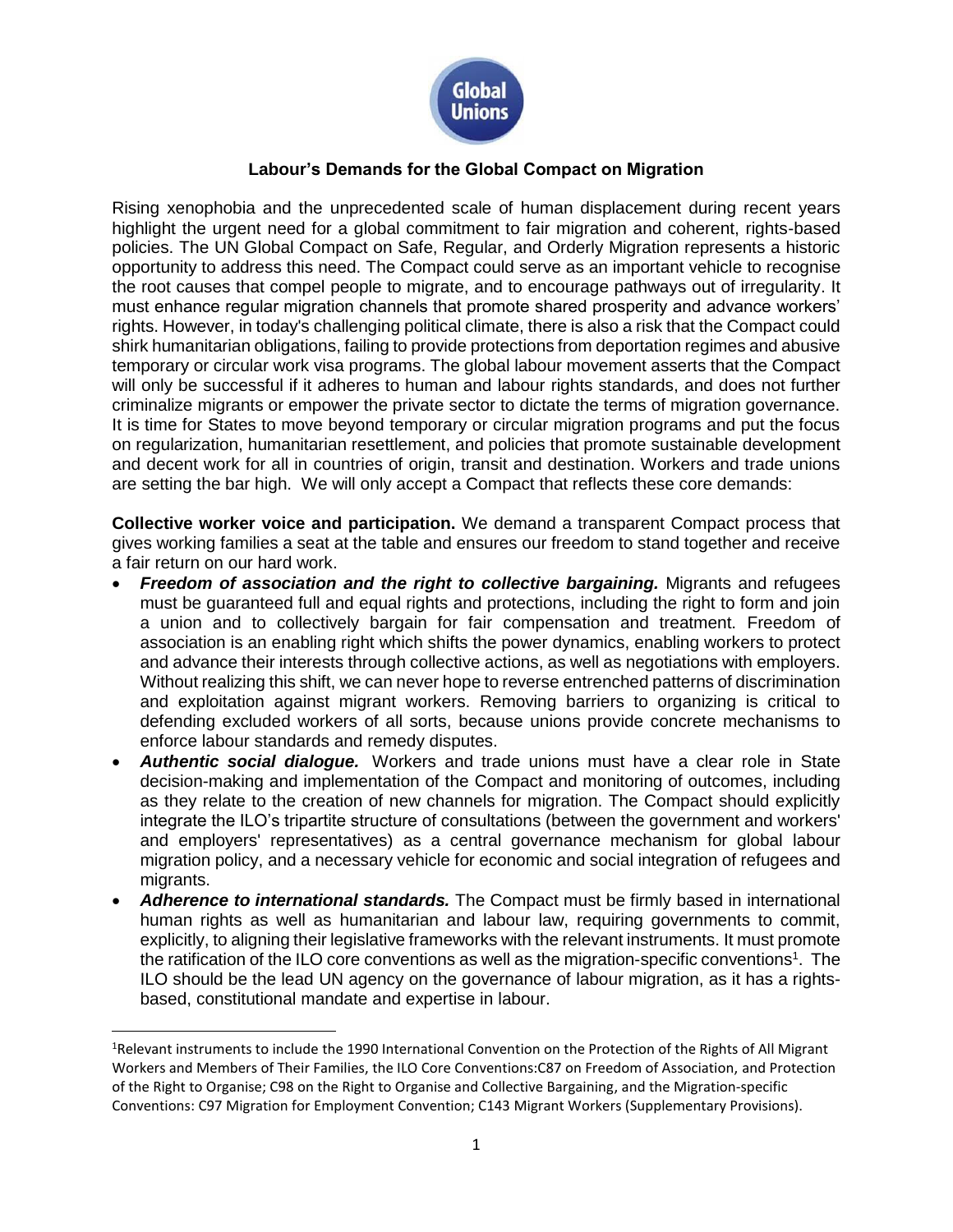**Commitment to decent work and sustainable development.** We demand a Compact that protects and empowers workers in countries of origin, transit and destination, and produces positive labour market outcomes for all working people, regardless of race, gender or immigration status.

- *In origin countries.* The Compact must address the root causes of displacement and complement and support the decent work commitments enshrined in the sustainable development goals, reducing the need to migrate as a means of survival. Migration policy must not be used as a substitute for meaningful development strategies that create decent work in origin countries. Development aid budgets must not be used as a means to compel governments to tighten borders and accept forced returns while disregarding the human rights of migrants and refugees.
- *In destination countries.* The Compact must insist that labour migration policies promote an agenda for fair migration and decent work for all. They must be evidence-based, relying on actual labour market needs assessments, and designed in consultation with the social partners (trade unions and employers' organizations). This approach would avoid the use of models that empower employers to displace or diminish an existing workforce, to lower labour standards, wages, or working conditions, or to otherwise undermine decent work. Refugee resettlement and regularization programmes must emphasize effective labour market integration.
- **Policy coherence.** States must ensure coherence between migration and labour law and policy, along with economic and social policies that promote positive labour market and sustainable development outcomes in both origin and destination countries.

**Non-discrimination mandates.** We demand commitments to combat xenophobia and racism, end all forms of discrimination, and ensure equal treatment and access to justice and quality public services for all.

- *Inclusion and outreach.* States must reject the ongoing criminalization of migrant workers, highlight the positive contributions of migrants and refugees, and take active measures to combat xenophobia and racism.
- *Equal treatment*. States must reverse the patterns of racialized and gendered inequality fostered by temporary labour migration programs and prolonged conditions of irregularity. Non-discrimination and equal treatment in respect to wages and working conditions, as well as protection against exploitation, violence and harassment, must be grounding principles of the Compact, and States must fully commit to them.
- **Gender Equality.** The Compact must uplift the rights and agency of women rather than reinforce gendered power relations. To this end, it must explicitly incorporate provisions on non-discrimination and equal treatment of men and women with respect to employment, wages, working conditions and social security benefits, as well as provisions on appropriate health care, and an explicit prohibition on pregnancy testing. Of equal importance are protection measures concerning violence against women in the migration process and in the country of destination.
- *Access to justice.* Workers, irrespective of their presence or legal status in a State of residence, must have access to effective dispute resolution mechanisms and appropriate remedies in case of rights violations. For this to occur without risk to migrants of intimidation or deportation, States must maintain a firewall between immigration enforcement and other functions of law enforcement, including police authorities and labour inspectorate functions.
- *Access to social protections***.** States must make social protections accessible and portable, and invest in programs that combat social exclusion through the provision of health care and public services, and through quality education and training, including skills upgrading as well as language and vocational training. All migrants, regardless of status, must be able to access public services without fear or discrimination. Thus, States must establish a firewall between public services and immigration control.